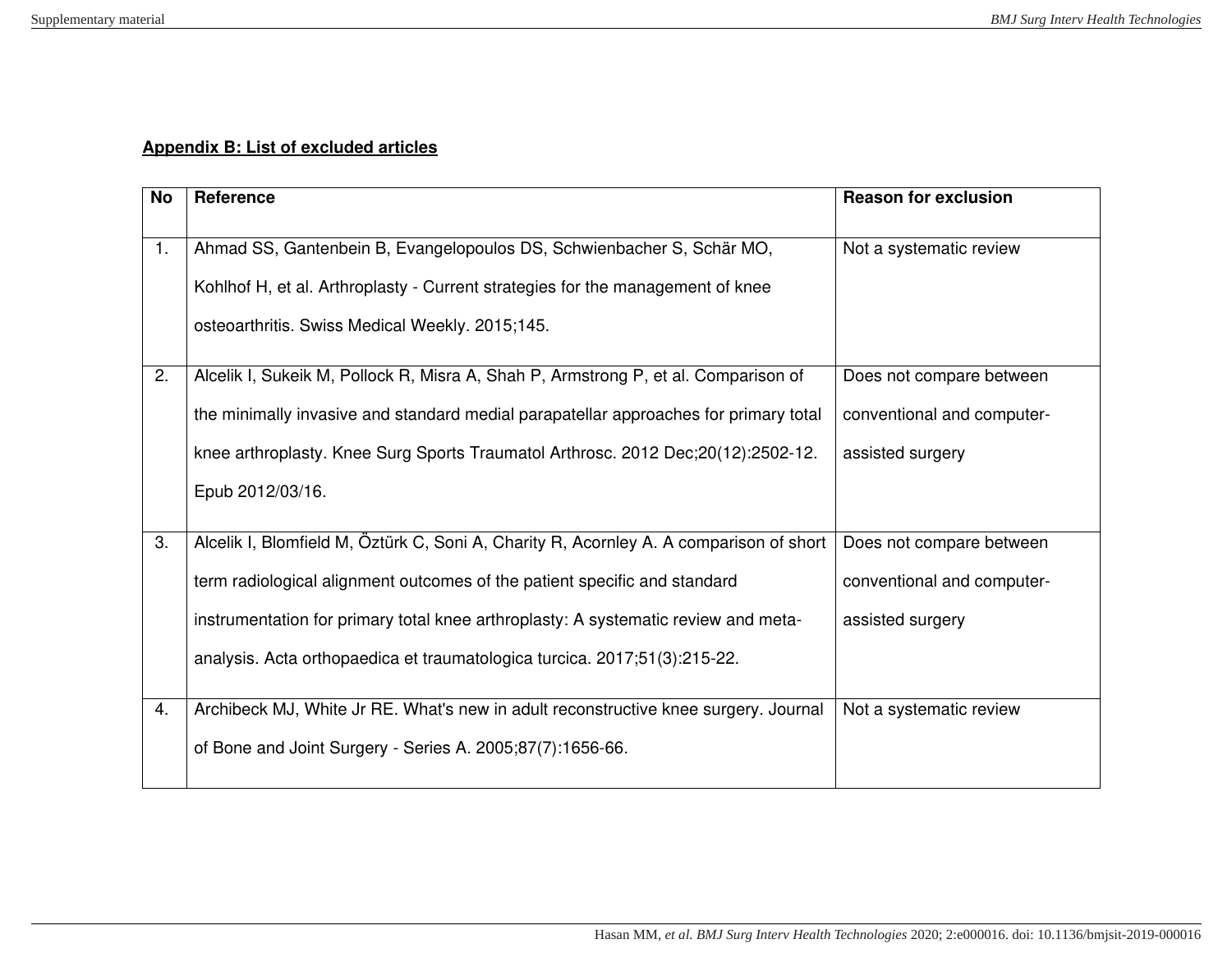| 5.  | Archibeck MJ, White RE, Jr. What's new in adult reconstructive knee surgery. J Bone      | Not a systematic review    |
|-----|------------------------------------------------------------------------------------------|----------------------------|
|     | Joint Surg Am. 2004;86-a(8):1839-49.                                                     |                            |
|     |                                                                                          |                            |
| 6.  | Baumgartner I. 25th World Congress of the International Union of Angiology, IUA          | Not a systematic review    |
|     | 2012. Phlebolymphology. 2013;20(1):6.                                                    |                            |
| 7.  | Beal MD, Delagramaticas D, Fitz D. Improving outcomes in total knee arthroplasty-do      | Not a systematic review    |
|     |                                                                                          |                            |
|     | navigation or customized implants have a role? J Orthop Surg Res. 2016;11(1):60.         |                            |
|     |                                                                                          |                            |
| 8.  | Beckmann J, Luring C, Tingart M, Anders S, Grifka J, Kock FX. Cup positioning in         | Does not compare between   |
|     | THA: current status and pitfalls. A systematic evaluation of the literature. Arch Orthop | conventional and computer- |
|     | Trauma Surg. 2009;129(7):863-72.                                                         | assisted replacement       |
|     |                                                                                          |                            |
| 9.  | Biasca N, Schneider TO, Bungartz M. Minimally Invasive Computer-Navigated Total          | Not a systematic review    |
|     |                                                                                          |                            |
|     | Knee Arthroplasty. Orthopedic Clinics of North America. 2009;40(4):537-63.               |                            |
|     |                                                                                          |                            |
| 10. | Calliess T, Ettinger M, Windhagen H. [Computer-assisted systems in total knee            | Not a systematic review    |
|     |                                                                                          |                            |
|     | arthroplasty. Useful aid or only additional costs]. Orthopade. 2014;43(6):529-33.        |                            |
|     |                                                                                          |                            |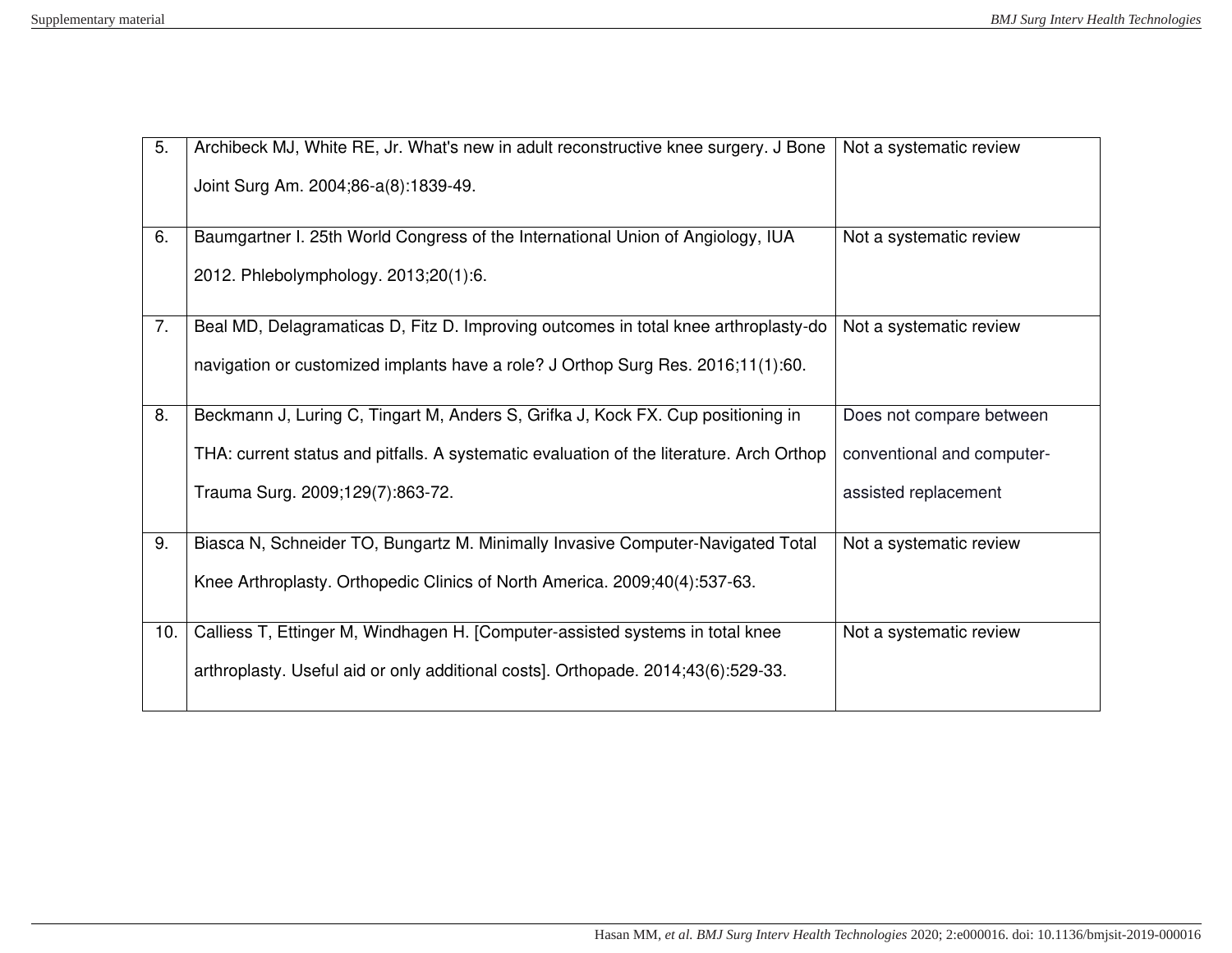| 11. | Cavaignac E, Pailhe R, Laumond G, Murgier J, Reina N, Laffosse JM, et al.            | Does not compare between   |
|-----|--------------------------------------------------------------------------------------|----------------------------|
|     | Evaluation of the accuracy of patient-specific cutting blocks for total knee         | conventional and computer- |
|     | arthroplasty: a meta-analysis. Int Orthop. 2015;39(8):1541-52.                       | assisted replacement       |
| 12. | Cheng T, Liu T, Zhang G, Peng X, Zhang X. Does minimally invasive surgery            | Does not compare between   |
|     | improve short-term recovery in total knee arthroplasty? Clin Orthop Relat Res.       | conventional and computer- |
|     | 2010;468(6):1635-48.                                                                 | assisted replacement       |
|     |                                                                                      |                            |
|     |                                                                                      |                            |
| 13. | Chiu KH, Cheung KW, Chung KY. Imageless Computer Navigation in Total Knee            | Not a systematic review    |
|     | Arthroplasty-The Pitfalls. Journal of Orthopaedics, Trauma and Rehabilitation.       |                            |
|     | 2011;15(2):40-2.                                                                     |                            |
|     |                                                                                      |                            |
| 14. | Cho Y, Lee MC. Rotational alignment in total knee arthroplasty. Asia-Pacific Journal | Not a systematic review    |
|     | of Sports Medicine, Arthroscopy, Rehabilitation and Technology. 2014;1(4):113-8.     |                            |
|     |                                                                                      |                            |
|     |                                                                                      |                            |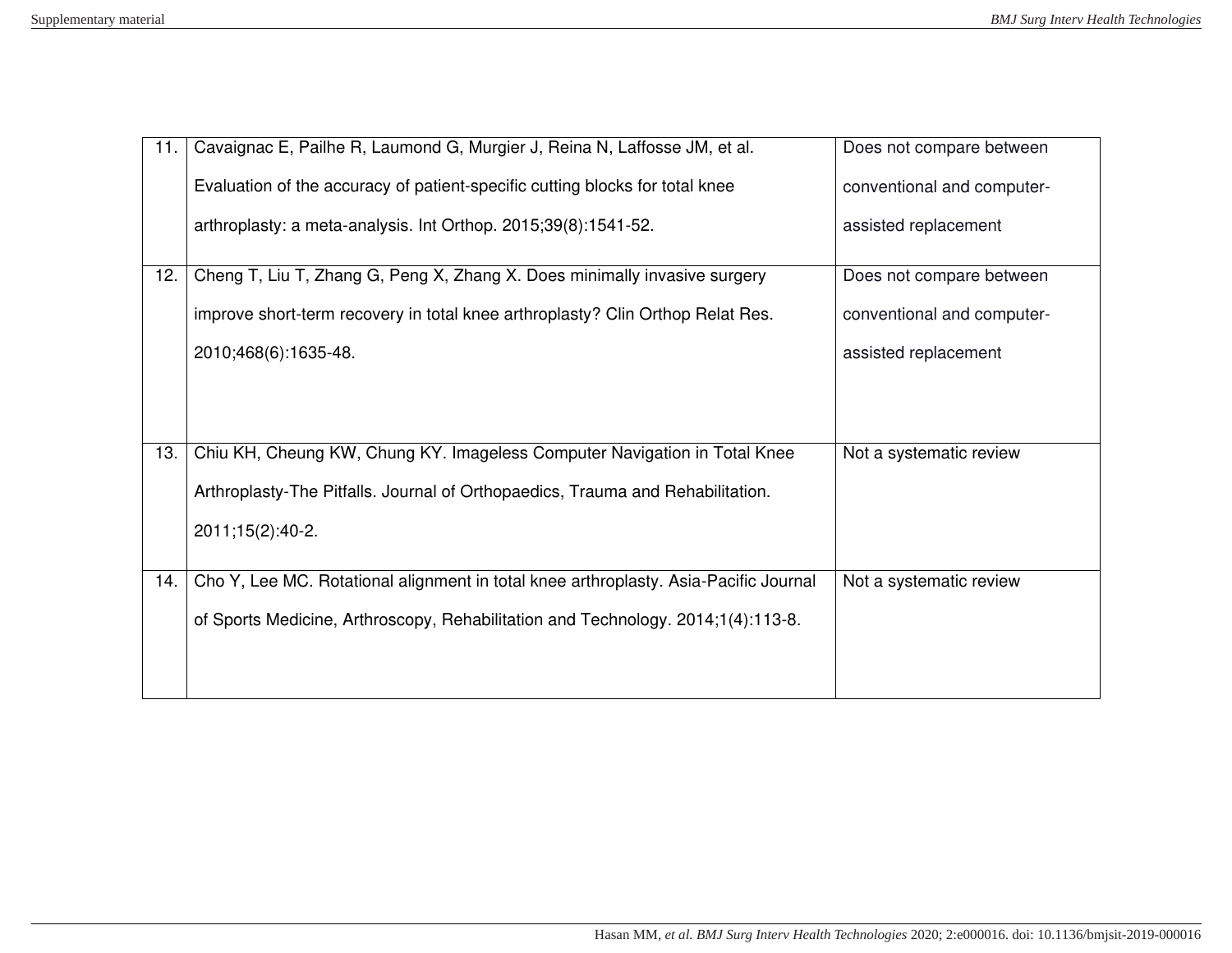| 15. | Confalonieri N, Biazzo A, Cerveri P, Pullen C, Manzotti A. Navigated "small implants"                                     | Not a systematic review |
|-----|---------------------------------------------------------------------------------------------------------------------------|-------------------------|
|     | in knee reconstruction. Knee Surg Sports Traumatol Arthrosc. 2016;24(11):3507-16.                                         |                         |
|     |                                                                                                                           |                         |
| 16. | Damiano RJ. Robotics in surgery. Current Problems in Surgery. 2004;41(9):752-810.                                         | Not a systematic review |
| 17. | Dattani R, Patnaik S, Kantak A, Tselentakis G. Navigation knee replacement. Int                                           | Not a systematic review |
|     | Orthop. 2009;33(1):7-10.                                                                                                  |                         |
|     |                                                                                                                           |                         |
| 18. | Deirmengian CA, Lonner JH. What's new in adult reconstructive knee surgery. J<br>Bone Joint Surg Am. 2009;91(12):3008-18. | Not a systematic review |
|     |                                                                                                                           |                         |
| 19. | Deirmengian CA, Lonner JH. What's new in adult reconstructive knee surgery.                                               | Not a systematic review |
|     | Journal of Bone and Joint Surgery - Series A. 2013;95(2):184-90.                                                          |                         |
|     |                                                                                                                           |                         |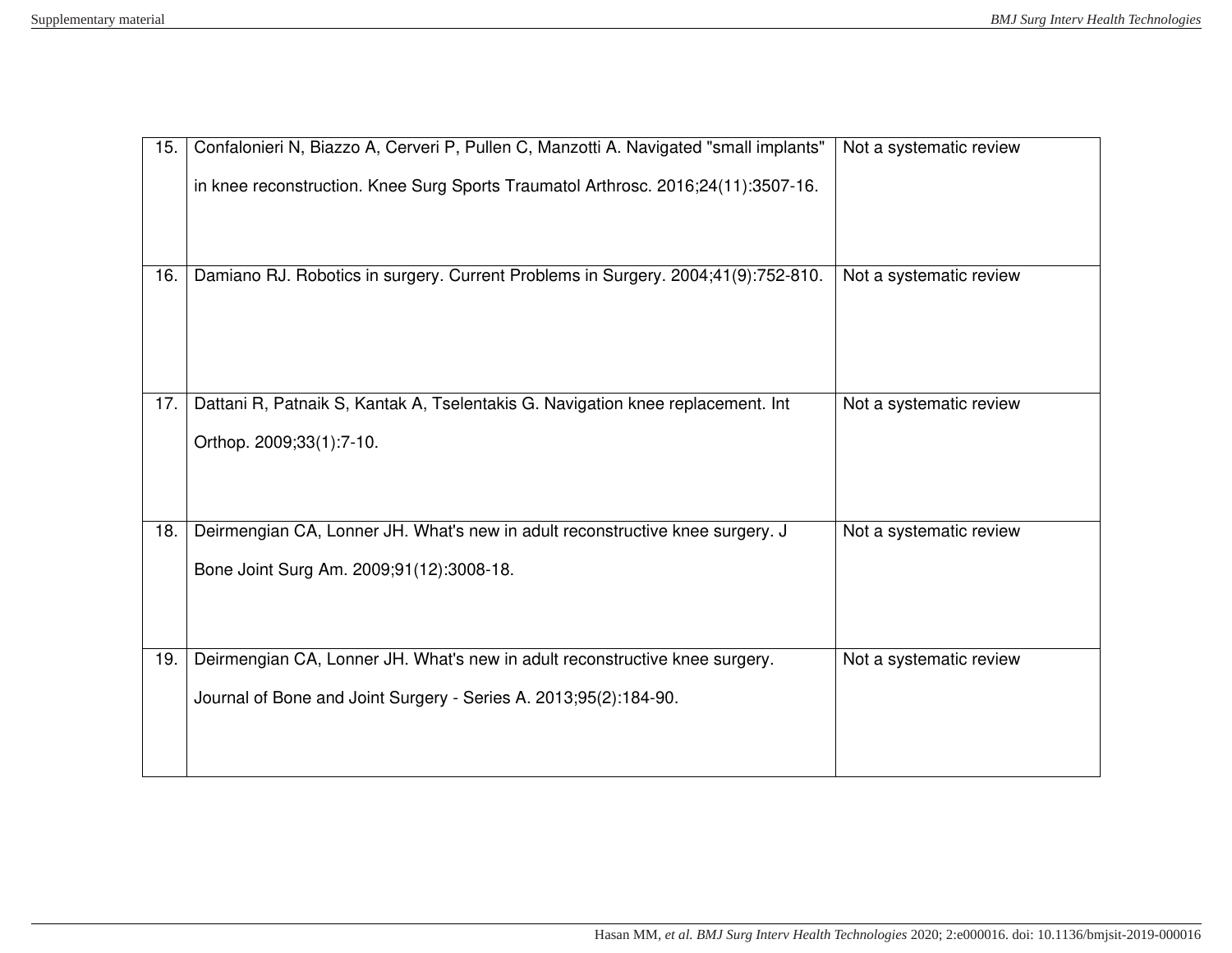| 20. | Desai AS, Dramis A, Kendoff D, Board TN. Critical review of the current practice for | Not a systematic review    |
|-----|--------------------------------------------------------------------------------------|----------------------------|
|     | computer-assisted navigation in total knee replacement surgery: Cost-effectiveness   |                            |
|     | and clinical outcome. Current Reviews in Musculoskeletal Medicine. 2011;4(1):11-5.   |                            |
|     |                                                                                      |                            |
| 21. | Dheerendra S, Khan W, Saeed MZ, Goddard N. Recent developments in total hip          | Not a systematic review    |
|     | replacements: cementation, articulation, minimal-invasion and navigation. Journal of |                            |
|     | perioperative practice. 2010;20(4):133-8.                                            |                            |
|     |                                                                                      |                            |
| 22. | Ettinger M, Savov P, Calliess T, Windhagen H. Robotics-mechanical bridge between     | Not a systematic review    |
|     | imaging and patient. Der Orthopade. 2018;47(10):820-5.                               |                            |
|     |                                                                                      |                            |
| 23. | Farr IJ, Barrett D. Optimizing patellofemoral arthroplasty. Knee. 2008;15(5):339-47. | Not a systematic review    |
|     |                                                                                      |                            |
|     |                                                                                      |                            |
|     |                                                                                      |                            |
| 24. | Gagliardi AR, Ducey A, Lehoux P, Ross S, Trbovich P, Easty A, et al. Meta-review of  | Does not compare between   |
|     | the quantity and quality of evidence for knee arthroplasty devices. PLoS ONE.        | conventional and computer- |
|     | 2016;11(10).                                                                         | assisted replacement       |
|     |                                                                                      |                            |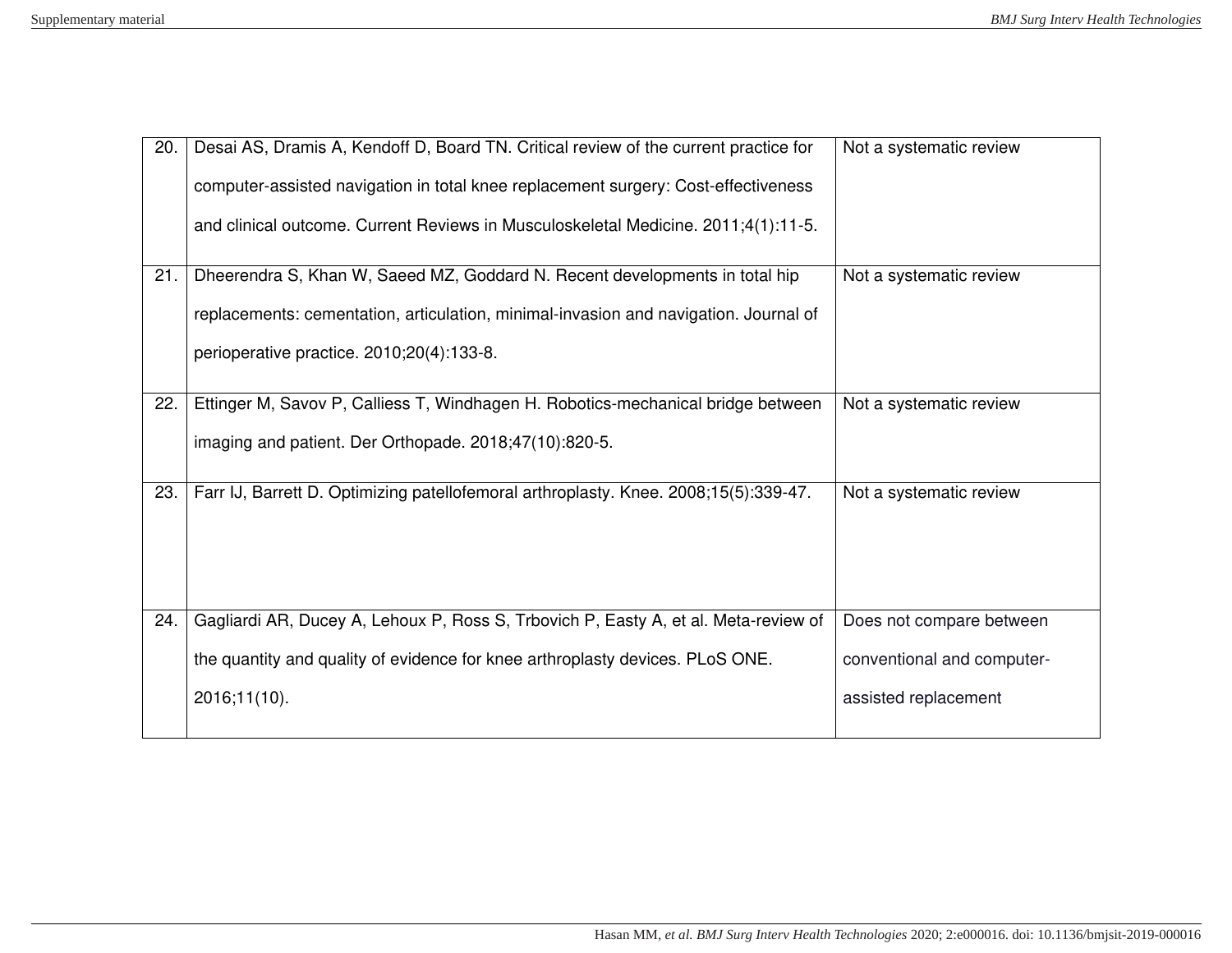| 25. | Gandhi R, Smith H, Lefaivre KA, Davey JR, Mahomed NN. Complications after            | Does not compare between   |
|-----|--------------------------------------------------------------------------------------|----------------------------|
|     | minimally invasive total knee arthroplasty as compared with traditional incision     | conventional and computer- |
|     | techniques: a meta-analysis. J Arthroplasty. 2011 Jan;26(1):29-35. Epub 2010/02/13.  | assisted replacement       |
| 26. | Gidwani S, Fairbank A. The orthopaedic approach to managing osteoarthritis of the    | Not a systematic review    |
|     | knee. British Medical Journal. 2004;329(7476):1220-4.                                |                            |
|     |                                                                                      |                            |
|     |                                                                                      |                            |
| 27. | Goradia VK. Computer-assisted and robotic surgery in orthopedics: Where we are in    | Not a systematic review    |
|     | 2014. Sports Medicine and Arthroscopy Review. 2014;22(4):202-5.                      |                            |
|     |                                                                                      |                            |
|     |                                                                                      |                            |
| 28. | Gregori A, Holt G. Navigated total knee replacement. A meta-analysis [5]. Journal of | Not a systematic review    |
|     | Bone and Joint Surgery - Series A. 2007;89(8):1867.                                  |                            |
|     |                                                                                      |                            |
|     |                                                                                      |                            |
| 29. | Gregori A, Holt G. Re: Navigated total knee replacement. A meta-analysis. J Bone     | Not a systematic review    |
|     | Joint Surg Am. 2007;89(8):1867; author reply -8.                                     |                            |
|     |                                                                                      |                            |
|     |                                                                                      |                            |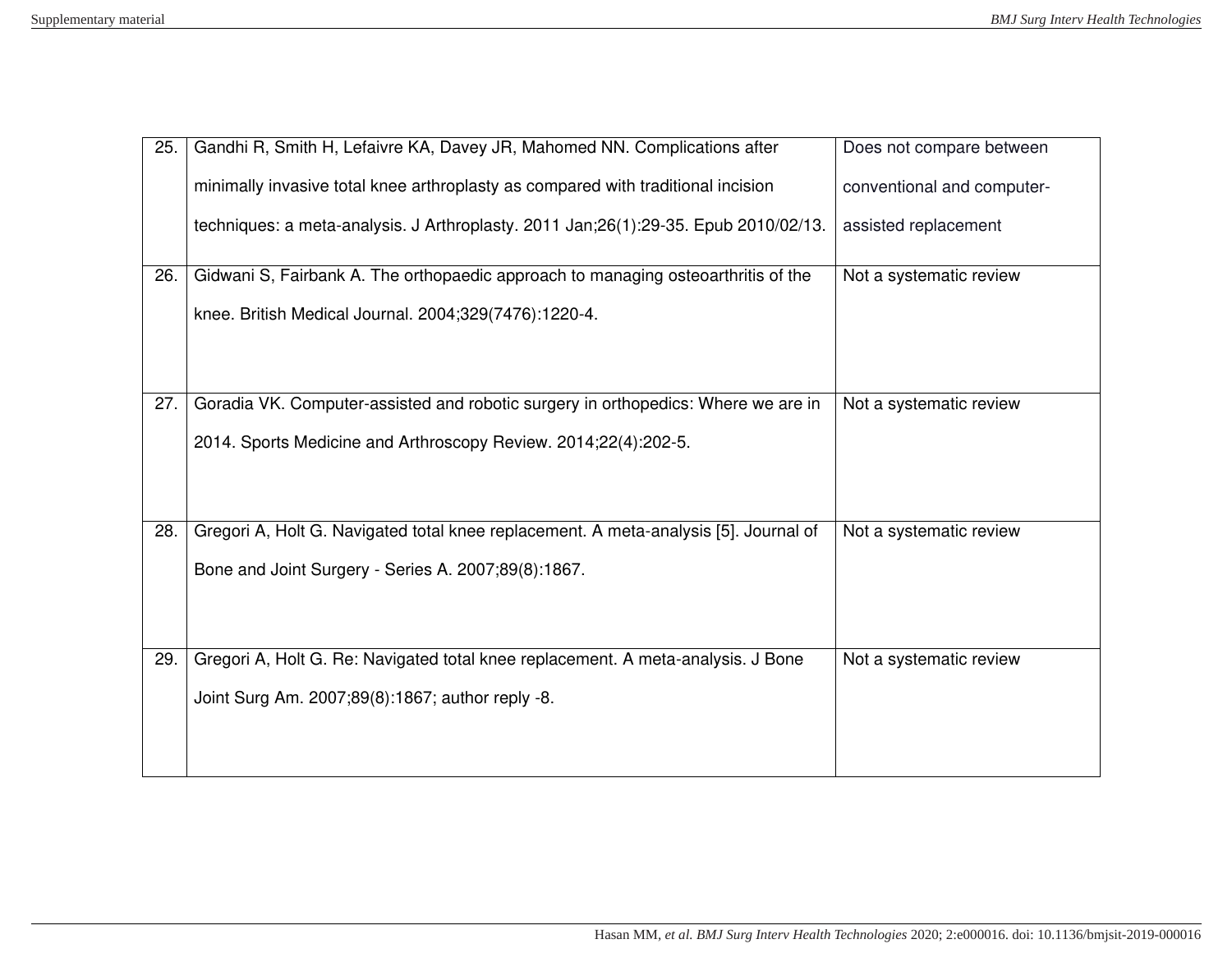| 30. | Haaker R. Evolution of total knee arthroplasty. From robotics and navigation to    | Not a systematic review |
|-----|------------------------------------------------------------------------------------|-------------------------|
|     | patient-specific instruments. Orthopade. 2016;45(4):280-5.                         |                         |
|     |                                                                                    |                         |
|     |                                                                                    |                         |
| 31. | Hamlin B, Barrett M, Jiranek W. The role of computer assisted surgery in minimally | Not a systematic review |
|     | invasive joint replacement surgery. Seminars in Arthroplasty. 2005;16(3):239-47.   |                         |
|     |                                                                                    |                         |
|     |                                                                                    |                         |
| 32. | Hernandez D, Garimella R, Eltorai AEM, Daniels AH. Computer-assisted orthopaedic   | Not a systematic review |
|     | surgery. Orthopaedic Surgery. 2017;9(2):152-8.                                     |                         |
|     |                                                                                    |                         |
| 33. | Higuera CA, Deirmengian C. The new technologies in knee arthroplasty. Journal of   | Not a systematic review |
|     | Clinical Rheumatology. 2012;18(7):345-8.                                           |                         |
|     |                                                                                    |                         |
|     |                                                                                    |                         |
| 34. | Huo MH, Stockton KG, Mont MA, Bucholz RW. What's new in total hip arthroplasty.    | Not a systematic review |
|     | Journal of Bone and Joint Surgery - Series A. 2012;94(18):1721-7.                  |                         |
|     |                                                                                    |                         |
|     |                                                                                    |                         |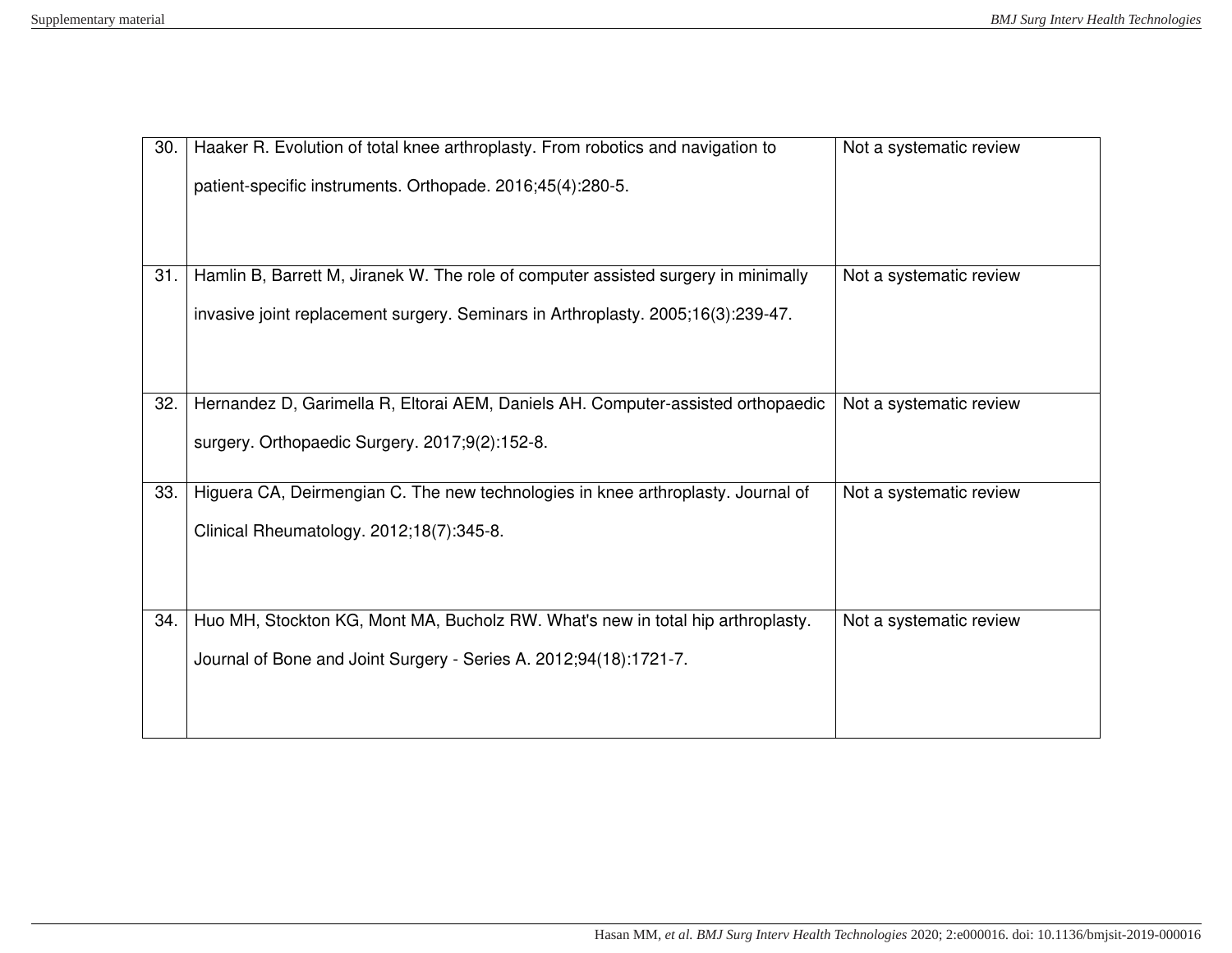| 35. | Jaffe WL, Dundon JM, Camus T. Alignment and Balance Methods in Total Knee           | Not a systematic review |
|-----|-------------------------------------------------------------------------------------|-------------------------|
|     | Arthroplasty. The Journal of the American Academy of Orthopaedic Surgeons.          |                         |
|     | 2018;26(20):709-16.                                                                 |                         |
|     |                                                                                     |                         |
| 36. | Jenny JY. The current status of computer-assisted high tibial osteotomy,            | Not a systematic review |
|     | unicompartmental knee replacement, and revision total knee replacement. Instr       |                         |
|     | Course Lect. 2008;57:721-6.                                                         |                         |
|     |                                                                                     |                         |
| 37. | Kanlić EM, Delarosa F, Pirela-Cruz M. Computer assisted orthopaedic surgery --      | Not a systematic review |
|     | CAOS. Bosnian journal of basic medical sciences / Udruzenje basicnih mediciniskih   |                         |
|     | znanosti = Association of Basic Medical Sciences. $2006;6(1)$ :7-13.                |                         |
|     |                                                                                     |                         |
| 38. | Kazanzides P, Mittelstadt BD, Musits BL, Bargar WL, Zuhars JF, Williamson B, et al. | Not a systematic review |
|     | An integrated system for cementless hip replacement. IEEE Engineering in Medicine   |                         |
|     | and Biology Magazine. 1995;14(3):307-13.                                            |                         |
|     |                                                                                     |                         |
| 39. | Kienzle ITC, Stulberg SD, Peshkin M, Quaid A, Lea J, Goswami A, et al. Total knee   | Not a systematic review |
|     | replacement. IEEE Engineering in Medicine and Biology Magazine. 1995;14(3):301-     |                         |
|     | 6.                                                                                  |                         |
|     |                                                                                     |                         |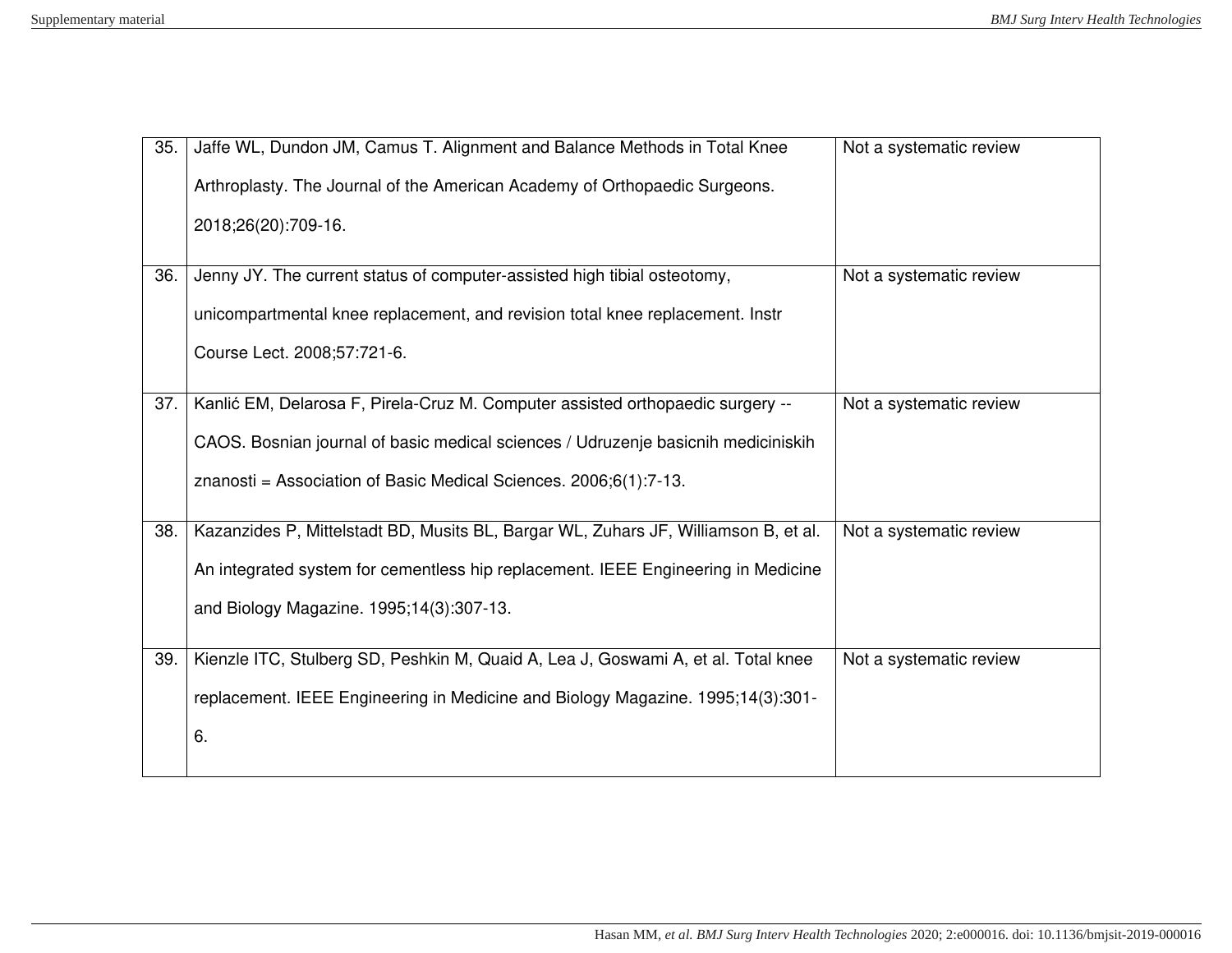| 40. | Kuzyk PR, Higgins GA, Tunggal JA, Sellan ME, Waddell JP, Schemitsch EH.             | Not a systematic review |
|-----|-------------------------------------------------------------------------------------|-------------------------|
|     | Computer navigation vs extramedullary guide for sagittal alignment of tibial        |                         |
|     | components: radiographic study and meta-analysis. J Arthroplasty. 2012;27(4):630-   |                         |
|     | 7.                                                                                  |                         |
|     |                                                                                     |                         |
| 41. | Liu X, Li JS, Li G. Application of computer-assisted imaging technology in human    | Not a systematic review |
|     | musculoskeletal joint research. Journal of Orthopaedic Translation. 2014;2(1):8-15. |                         |
|     |                                                                                     |                         |
|     |                                                                                     |                         |
| 42. | Lonner JH, Deirmengian CA. What's new in adult reconstructive knee surgery.         | Not a systematic review |
|     | Journal of Bone and Joint Surgery - Series A. 2007;89 A(12):2828-36.                |                         |
|     |                                                                                     |                         |
|     |                                                                                     |                         |
| 43. | Lüring C, Perlick L, Tingart M, Bäthis H, Grifka J. Advances in soft tissue         | Not a systematic review |
|     | management in total knee arthroplasty. The use of imageless navigation systems.     |                         |
|     | Orthopade. 2006;35(10):1066-72.                                                     |                         |
|     |                                                                                     |                         |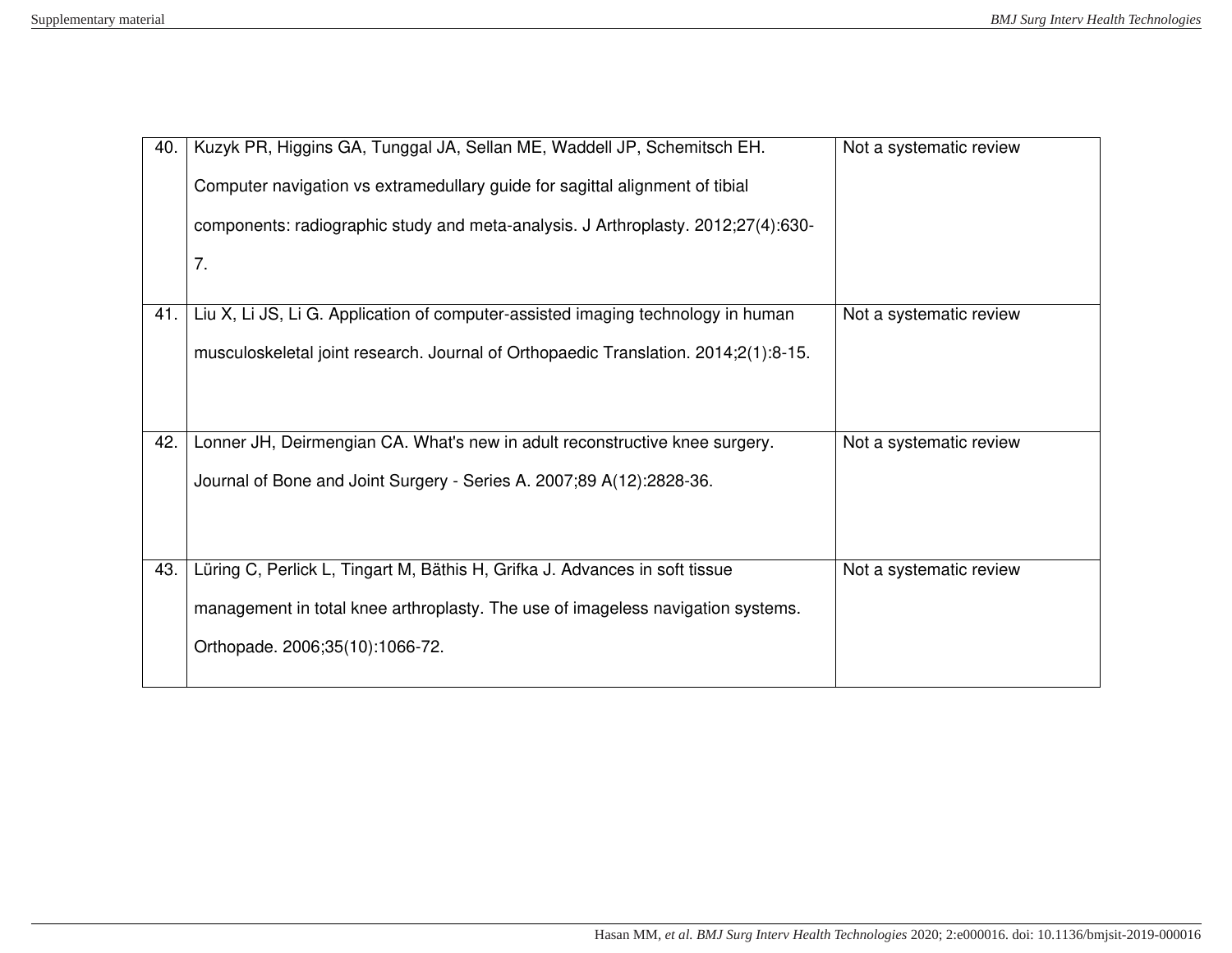| 44. | MacDessi S, Marimuthu K, Kumar VS, Chen D, Harris IA. Patient-specific cutting        | Does not compare between     |
|-----|---------------------------------------------------------------------------------------|------------------------------|
|     | guides for total knee arthroplasty 2017; (3). Available from:                         | conventional and computer-   |
|     | http://onlinelibrary.wiley.com/doi/10.1002/14651858.CD012589/abstract.                | assisted replacement         |
| 45. | Mayman DJ. Computer navigation for total knee arthroplasty: A current perspective.    | Not a systematic review      |
|     | Techniques in Knee Surgery. 2008;7(3):138-43.                                         |                              |
|     |                                                                                       |                              |
| 46. | Mulcahy H, Chew FS. Current concepts in knee replacement: Features and imaging        | Not a systematic review      |
|     | assessment. American Journal of Roentgenology. 2013;201(6):W828-W42.                  |                              |
|     |                                                                                       |                              |
|     |                                                                                       |                              |
| 47. | Muller MC, Kabir K, Gravius S, de la Fuente M, Belei P, Strake M, et al. Fluoroscopy- | Does not address total joint |
|     | based computer-assisted navigation for implant placement and hip resurfacing          | replacement                  |
|     | arthroplasty in the proximal femur: the zero-dose C-arm navigation approach.          |                              |
|     | Biomed Tech (Berl). 2012;57(4):209-19.                                                |                              |
|     |                                                                                       |                              |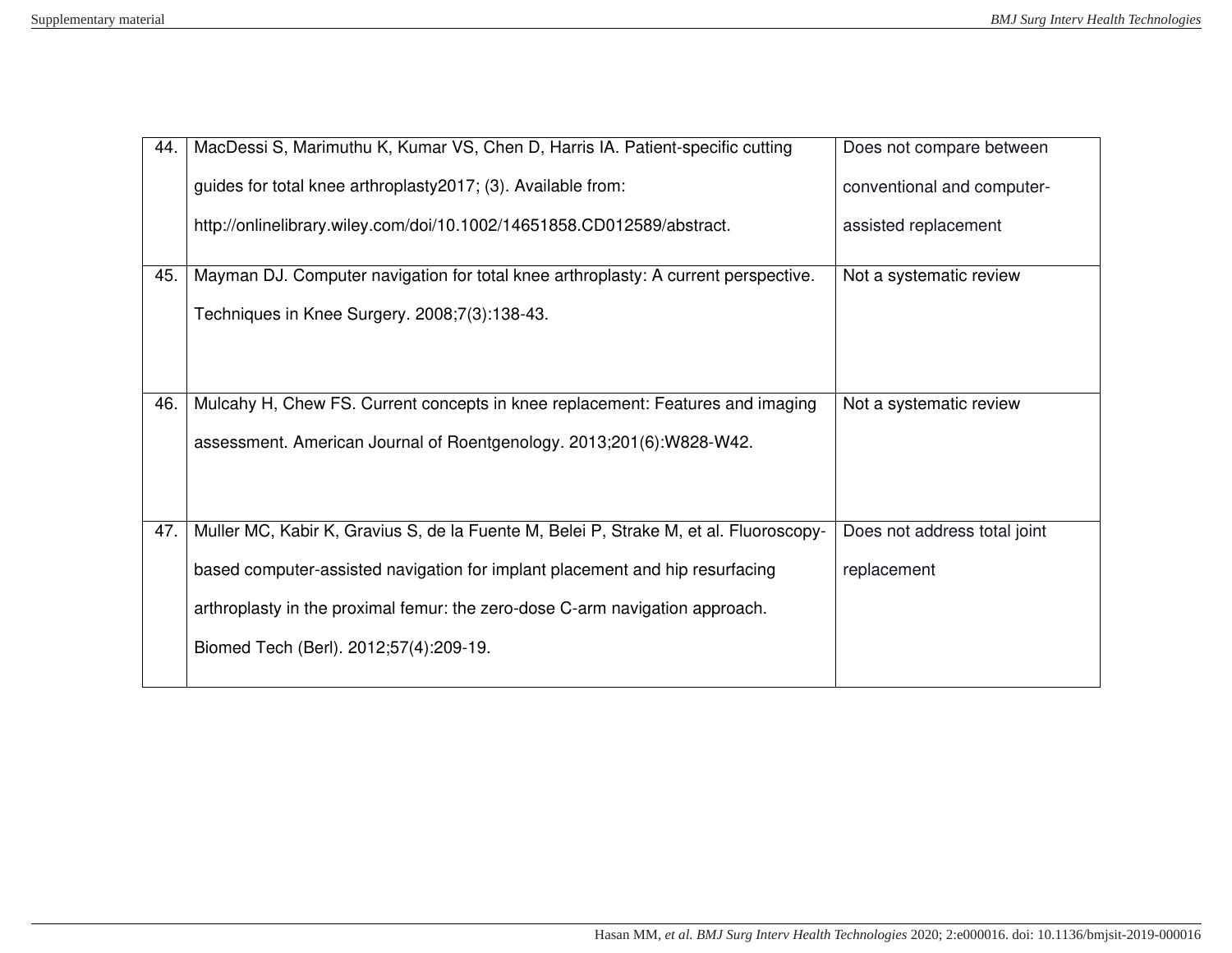| 48. | Nair R, Tripathy G, Deysine GR. Computer navigation systems in unicompartmental    | Does not address total joint |
|-----|------------------------------------------------------------------------------------|------------------------------|
|     | knee arthroplasty: a systematic review. Am J Orthop (Belle Mead NJ).               | replacement                  |
|     | 2014;43(6):256-61.                                                                 |                              |
|     |                                                                                    |                              |
| 49. | Nizard R. Computer assisted surgery for total knee arthroplasty. Acta Orthopaedica | Not a systematic review      |
|     | Belgica. 2002;68(3):215-30.                                                        |                              |
|     |                                                                                    |                              |
|     |                                                                                    |                              |
| 50. | O'Connor MI, Kransdorf MJ. Customized knee arthroplasty and the role of            | Not a systematic review      |
|     | preoperative imaging. American Journal of Roentgenology. 2013;201(3):W443-W50.     |                              |
|     |                                                                                    |                              |
|     |                                                                                    |                              |
| 51. | Pibouleau L, Boutron I, Reeves BC, Nizard R, Ravaud P. Applicability and           | Does not compare between     |
|     | generalisability of published results of randomised controlled trials and non-     | conventional and computer-   |
|     | randomised studies evaluating four orthopaedic procedures: methodological          | assisted replacement         |
|     |                                                                                    |                              |
|     | systematic review. Bmj. 2009;339:b4538.                                            |                              |
|     |                                                                                    |                              |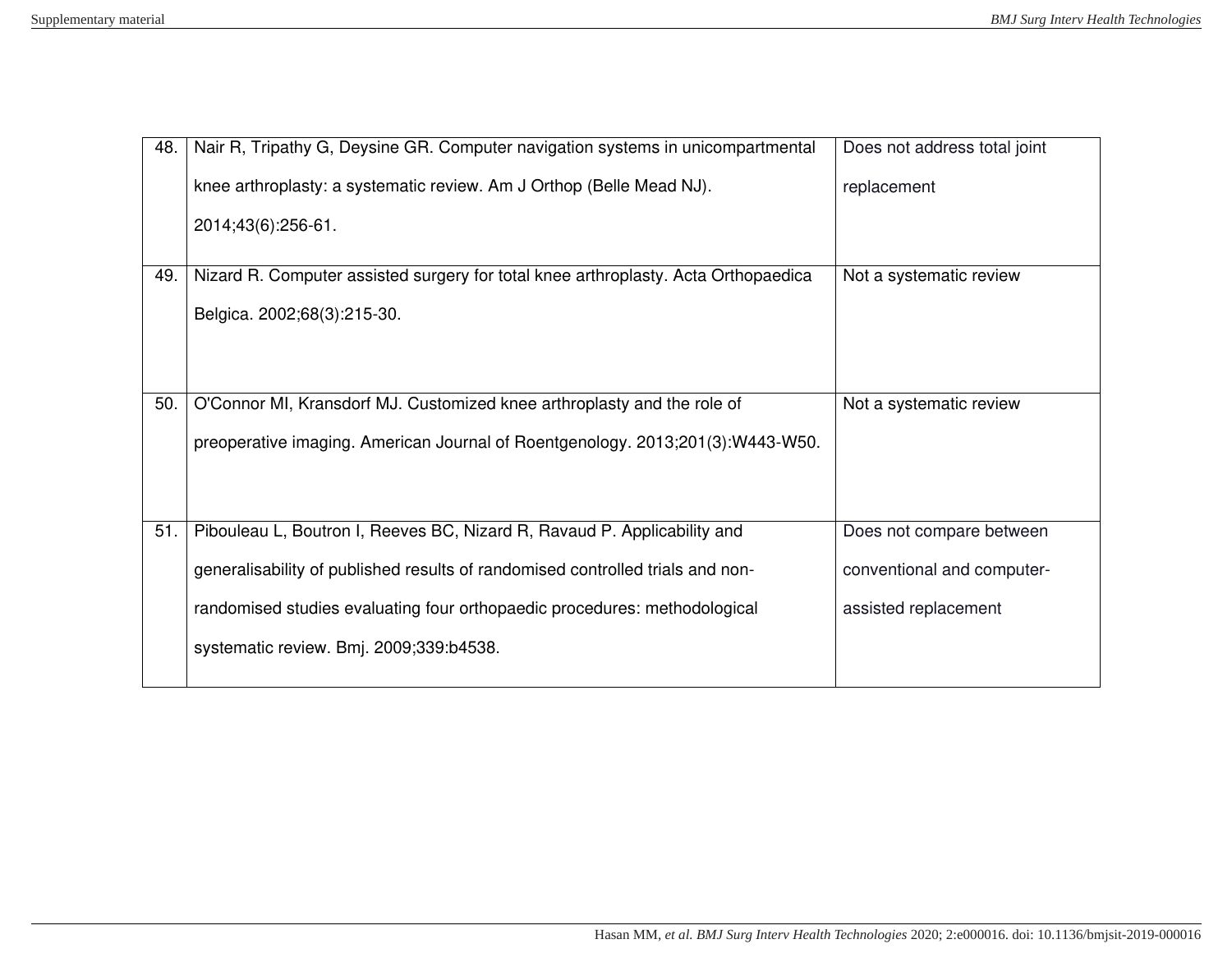| 52. | Prakash J, Chand S. "Modern Abbreviated Computer Navigation of the Femur                | Not a systematic review |
|-----|-----------------------------------------------------------------------------------------|-------------------------|
|     | Reduces Blood Loss in Total Knee Arthroplasty". Journal of Arthroplasty.                |                         |
|     | 2016;31(4):925-6.                                                                       |                         |
|     |                                                                                         |                         |
| 53. | Punwar S, Khan WS, Longo UG. The use of computer navigation in hip arthroplasty:        | Not a systematic review |
|     | literature review and evidence today. Ortop Traumatol Rehabil. 2011;13(5):431-8.        |                         |
|     |                                                                                         |                         |
|     |                                                                                         |                         |
| 54. | Quack VM, Kathrein S, Rath B, Tingart M, Luring C. Computer-assisted navigation in      | Not a systematic review |
|     | total knee arthroplasty: a review of literature. Biomed Tech (Berl). 2012;57(4):269-75. |                         |
|     |                                                                                         |                         |
|     |                                                                                         |                         |
| 55. | Rambani R, Varghese M. Computer assisted navigation in orthopaedics and trauma          | Not a systematic review |
|     | surgery. Orthopaedics and Trauma. 2014;28(1):50-7.                                      |                         |
|     |                                                                                         |                         |
|     |                                                                                         |                         |
| 56. | Rajpaul J, Rasool MN. Leg length correction in computer assisted primary total hip      | Not a systematic review |
|     | arthroplasty: A collective review of the literature. Journal of Orthopaedics.           |                         |
|     | 2018;15(2):442-6.                                                                       |                         |
|     |                                                                                         |                         |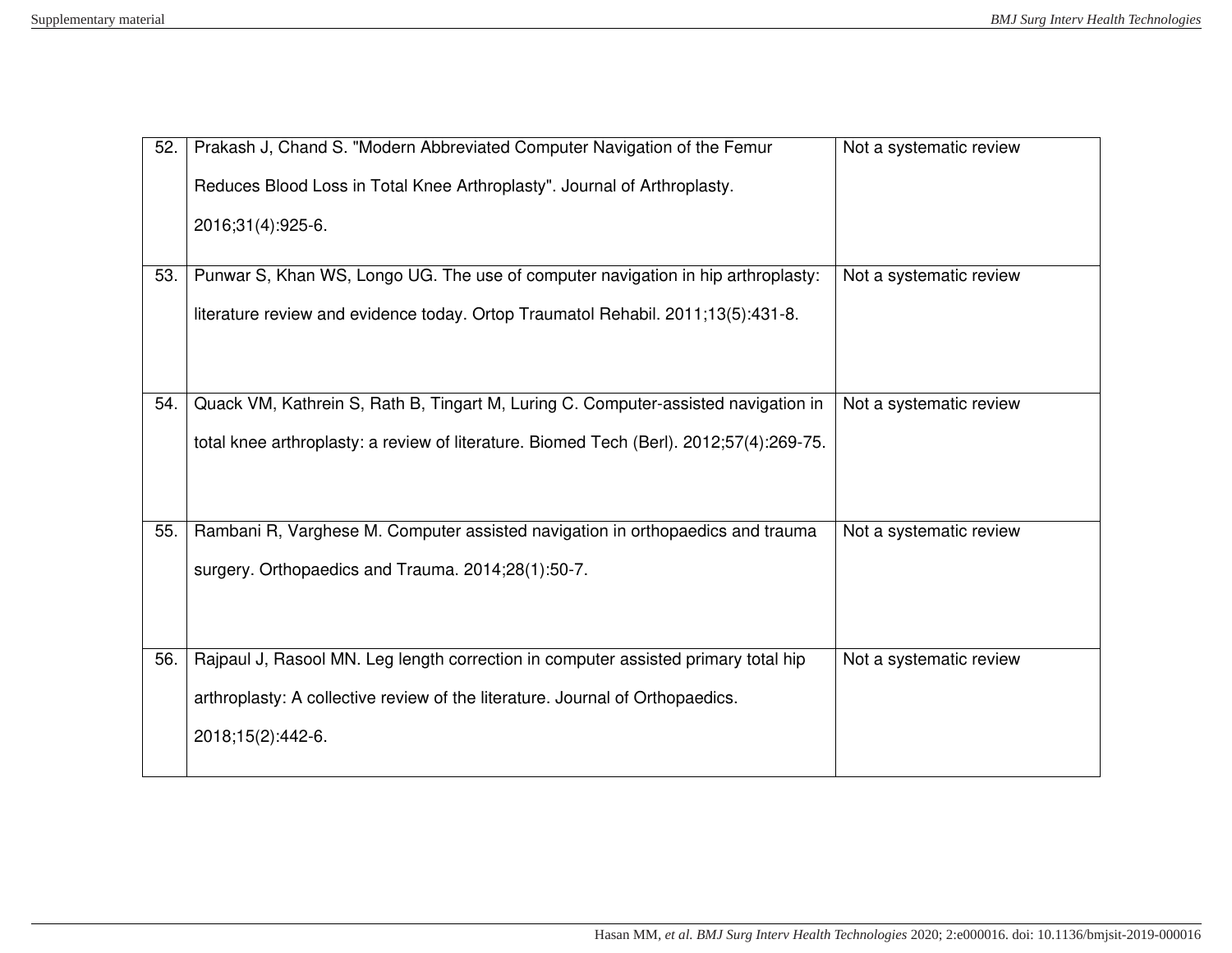| 57. | Saithna A, Dekker AP. The influence of computer navigation on trainee learning in  | Does not address total joint |
|-----|------------------------------------------------------------------------------------|------------------------------|
|     | hip resurfacing arthroplasty. Comput Aided Surg. 2009;14(4-6):117-22.              | replacement                  |
|     |                                                                                    |                              |
|     |                                                                                    |                              |
| 58. | Siddiqi A, Hardaker WM, Eachempati KK, Sheth NP. Advances in Computer-Aided        | Not a systematic review      |
|     | Technology for Total Knee Arthroplasty. Orthopedics. 2017;40(6):338-52.            |                              |
|     |                                                                                    |                              |
|     |                                                                                    |                              |
| 59. | Smith TO, Blake V, Hing CB. Minimally invasive versus conventional exposure for    | Does not compare between     |
|     | total hip arthroplasty: a systematic review and meta-analysis of clinical and      | conventional and computer-   |
|     | radiological outcomes. Int Orthop. 2011;35(2):173-84.                              | assisted replacement         |
|     |                                                                                    |                              |
| 60. | Squire MW. Technologically enhanced total knee replacement: Is the juice worth the | Not a systematic review      |
|     | squeeze? American Journal of Roentgenology. 2013;201(3):W451-W2.                   |                              |
|     |                                                                                    |                              |
|     |                                                                                    |                              |
| 61. | St. Clair SF, Higuera C, Krebs V, Tadross NA, Dumpe J, Barsoum WK. Hip and         | Not a systematic review      |
|     | Knee Arthroplasty in the Geriatric Population. Clinics in Geriatric Medicine.      |                              |
|     | 2006;22(3):515-33.                                                                 |                              |
|     |                                                                                    |                              |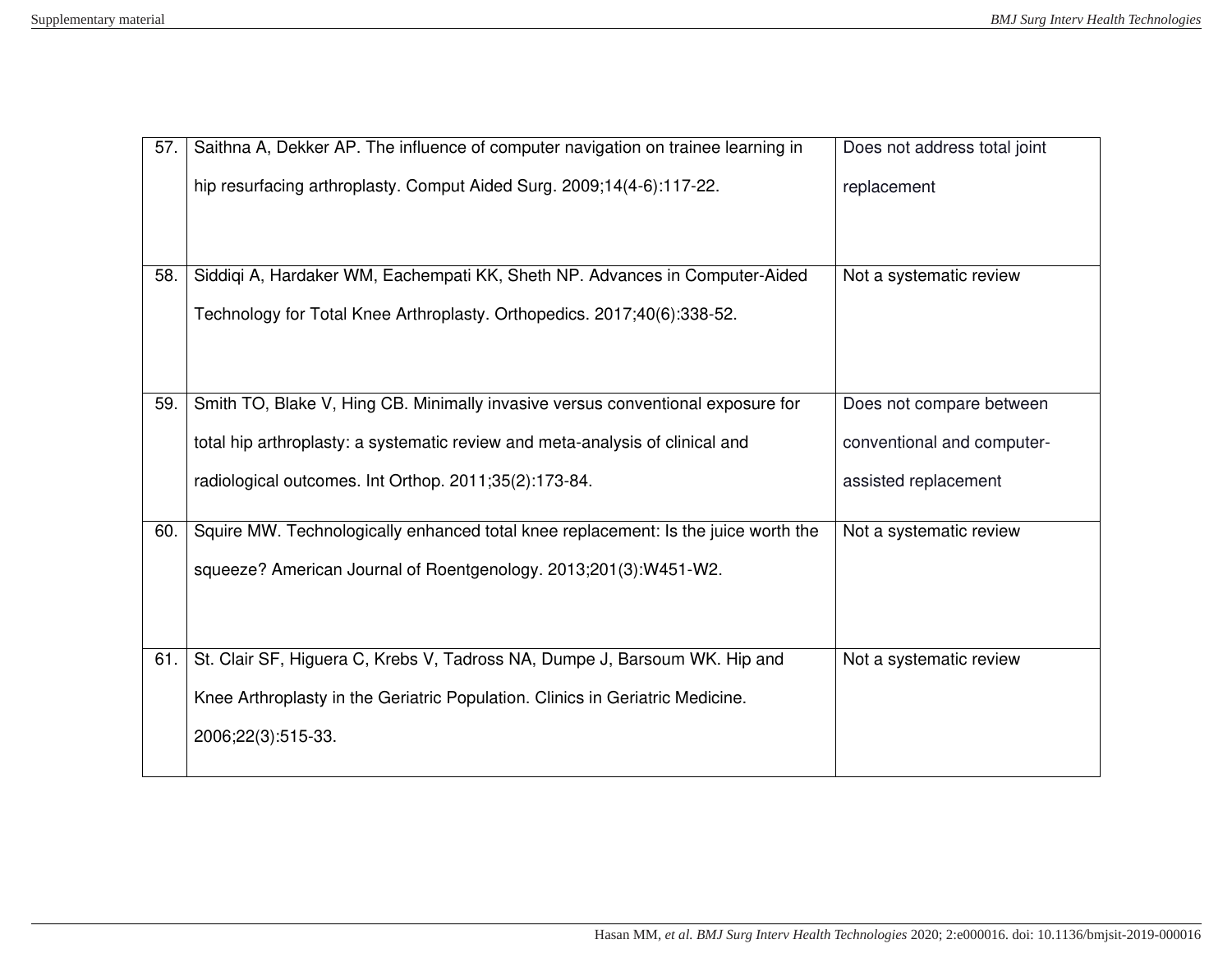| 62. | Traina F, Tassinari E, De Fine M, Bordini B, Toni A. Revision of ceramic hip        | Not a systematic review |
|-----|-------------------------------------------------------------------------------------|-------------------------|
|     | replacements for fracture of a ceramic component: AAOS exhibit selection. Journal   |                         |
|     | of Bone and Joint Surgery - Series A. 2011;93(24):e147.1-e.9.                       |                         |
|     |                                                                                     |                         |
| 63. | Ulrich SD, Bonutti PM, Seyler TM, Marker DR, Jones LC, Mont MA. Outcomes-based      | Not a systematic review |
|     | evaluations supporting computer-assisted surgery and minimally invasive surgery for |                         |
|     | total hip arthroplasty. Expert Rev Med Devices. 2007;4(6):873-83.                   |                         |
|     |                                                                                     |                         |
| 64. | Ulrich SD, Mont MA, Bonutti PM, Seyler TM, Marker DR, Jones LC. Scientific          | Not a systematic review |
|     | evidence supporting computer-assisted surgery and minimally invasive surgery for    |                         |
|     | total knee arthroplasty. Expert Rev Med Devices. 2007 Jul;4(4):497-505. Epub        |                         |
|     | 2007/07/04.                                                                         |                         |
|     |                                                                                     |                         |
| 65. | Venkatesan M, Mahadevan D, Ashford RU. Computer-assisted navigation in knee         | Not a systematic review |
|     | arthroplasty: a critical appraisal. J Knee Surg. 2013;26(5):357-61.                 |                         |
|     |                                                                                     |                         |
|     |                                                                                     |                         |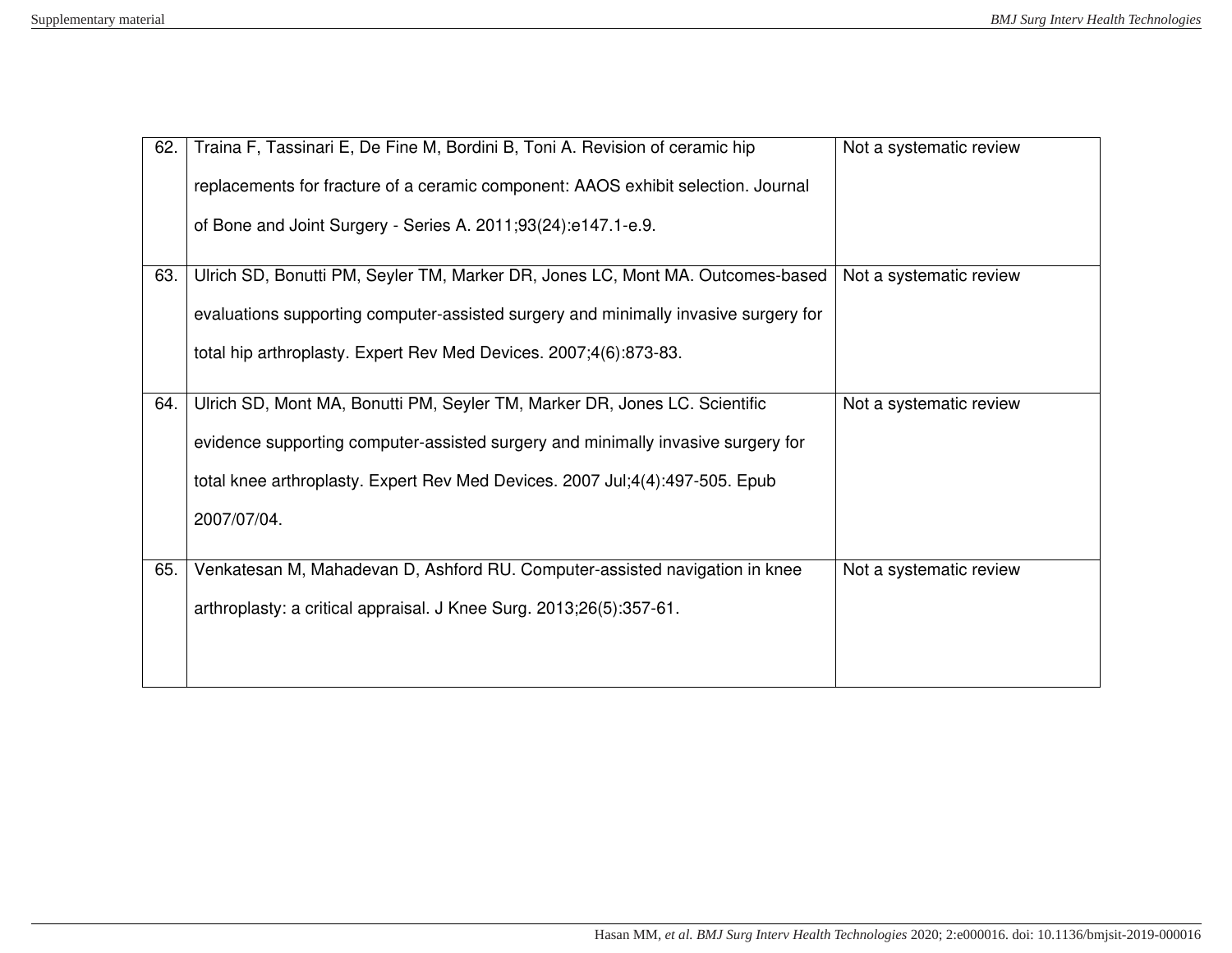| 66. | Voleti PB, Hamula MJ, Baldwin KD, Lee GC. Current data do not support routine use   | Does not compare between     |
|-----|-------------------------------------------------------------------------------------|------------------------------|
|     | of patient-specific instrumentation in total knee arthroplasty. J Arthroplasty.     | conventional and computer-   |
|     | 2014;29(9):1709-12.                                                                 | assisted replacement         |
| 67. | Weber P, Crispin A, Schmidutz F, Utzschneider S, Pietschmann MF, Jansson V, et      | Does not address total joint |
|     | al. Improved accuracy in computer-assisted unicondylar knee arthroplasty: a meta-   | replacement                  |
|     | analysis. Knee Surgery, Sports Traumatology, Arthroscopy. 2013;21(11):2453-61.      |                              |
| 68. | Werner SD, Stonestreet M, Jacofsky DJ. Makoplasty and the accuracy and efficacy     | Not a systematic review      |
|     | of robotic-assisted arthroplasty. Surgical technology international. 2014;24:302-6. |                              |
|     |                                                                                     |                              |
| 69. | Wick JY, Zanni GR. Put your right hip in, put your right hip out. Consultant        | Not a systematic review      |
|     | Pharmacist. 2011;26(5):306-14.                                                      |                              |
|     |                                                                                     |                              |
| 70. | Williams D, Taylor A, McLardy-Smith P. Revision arthroplasty: An update. Skeletal   | Not a systematic review      |
|     | Radiology. 2009;38(11):1031-6.                                                      |                              |
|     |                                                                                     |                              |
|     |                                                                                     |                              |